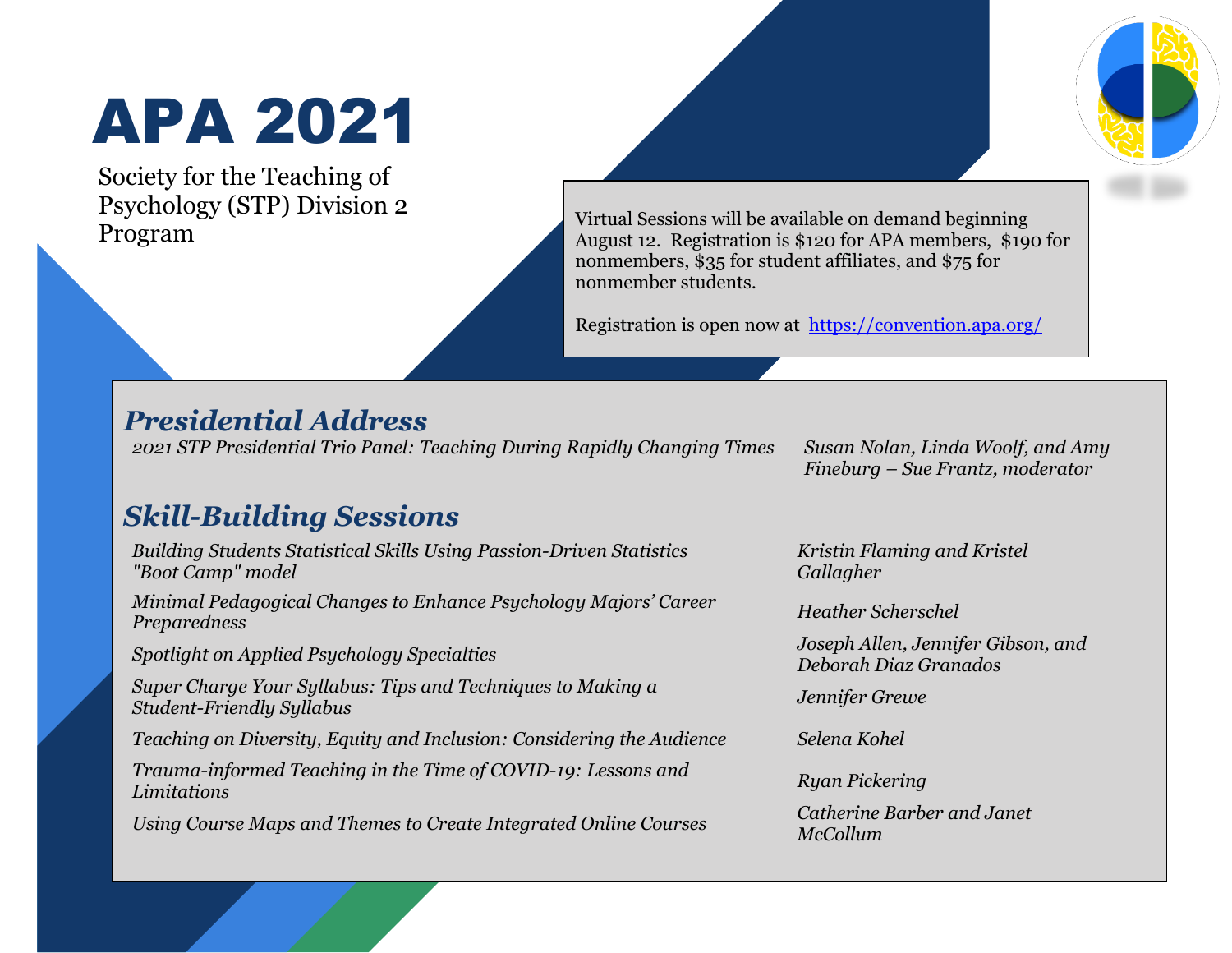### *Symposia*

A Student-Centered Approach to Integrative Assessment Across the Doctoral Curriculum Melinda Parisi Cummings and Alexa Bonacquisti

Assessment of Academic Success and Challenges Among College Students Attending an **HBCU** 

Classroom Examples in Enhancing Multicultural Humility--Student and Instructors' **Perspectives** 

Decolonize Your Research Methods Syllabus: Lessons Learned in 2020

It's All In There: Strategies for Infusing APA IPI Integrative Themes in Introductory It's All III There. Strategies for Hitusing APA IPT Hitegrative Themes in Hitroductory Garth Neufeld and Regan A.R. Gurung<br>Psychology

Mentoring Matters: Teachers Supporting Each Other Through STP's Mentoring Program

Pandemic Pivots: Strategies for Vulnerable Students That We Should Keep After the Crisis

Political and Civic Education as a Model to Address Poverty and Effects of Climate Change Rosaura Orengo-Aguayo, Eduardo Lugo, Maggie Favretti, &

Tackling Loneliness During COVID-19: Giving Students the Tools They Need to Cope and Tacking Lonenness During COVID-19. Giving Students the Tools They Need to Cope and<br>Grow Laura Freberg and Stephanie Cacioppo

Teach Humans, Not Content: Tackling Tough Topics in the Classroom - *2021 GSTA Invited Address*

Teaching: Pandemic Version, Best Practices, Coping with COVID-19 Lakeisha Hamilton-Robinson

Tips Learned From Pivot Teaching in Different Types of Institutions: Special Considerations for ECPs

Training a Generation of Culturally Humble Psychologists: Internship Directors & Interns Discuss

Charla Bishop, Erica Hernandez, Jennifer Bevard, and Diane Placide

Yi-An Burleson, Lei Sun, Michi Fu, Chiung-Fang Chang, and Pei-Chun Tsai,

Janice Habarth, Taylor Short, Leila Wallach, Darcy Oryall, Predair Robinson, Claris Velez, Nat Bricker, Maxwell Hart, and Desdamona Rios

Facilitating Effective Group Work in Teaching Applying Stages of Yalom Yi-An Burleson, Caitlyn Thelen, Pei-Chun Tsai, Chiung-Fang Chang, and Michi Fu

Diane Finley, Xiaomeng Xu, Christine Yantz, Sarai Blincoe, and Melissa Beers *LIVE SESSION***: Thursday, 8/12 @ 4:30PM EST**

Carla Strassle, Dani Curlik, Perri Druen, Jennifer Engler, Samantha Deffler, and Randi Shedlosky-Shoemaker *LIVE SESSION***: Thursday 8/12 @ 12:30PM EST**

María Rolón-Martínez

Molly Metz, with Kelly Cuccolo, William Ridgway, and Maaly Younis *LIVE SESSION***: Friday 8/13 @ 4:00PM EST**

Albee Mendoza, Sarah Ochs, and Diane Finley *LIVE SESSION***: Thursday 8/12 @ 3:30PM EST**

Danielle Rynczak, Jack Terry, Phylissa Kwartner, Victoria Pietruszka, Natasha Ramanayake, Esther Tung, & Jeffrey Burl

**Note: Presenters recommend participants watch on-demand recordings before attending live sessions. Check "office hours" in the convention website for live sessions held by poster presenters.**